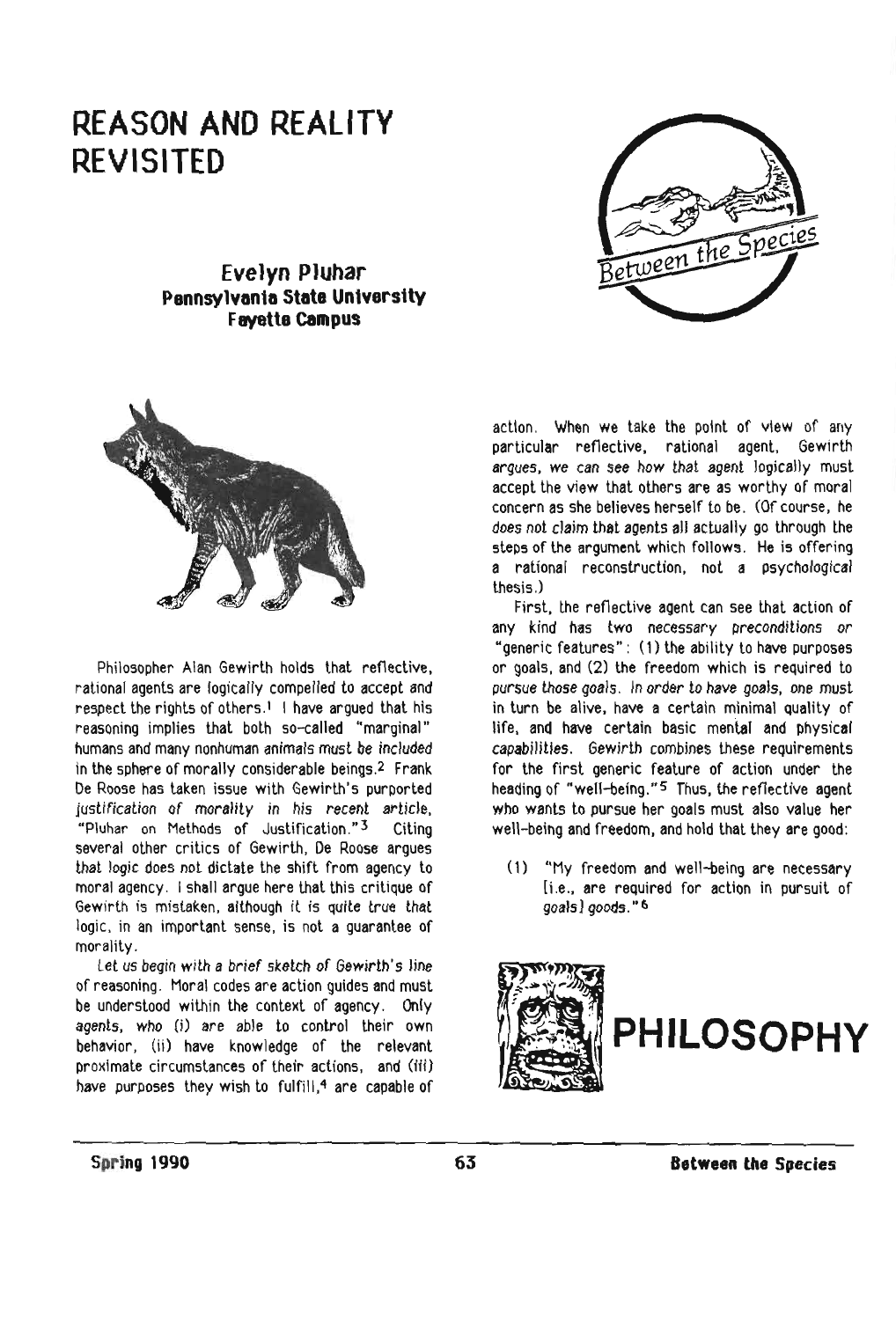Note that Gewirth is not claiming that the agent's freedom and well-being are good; his point is that the reflective agent must hold them, as generic features of action, to be good. Even a self-destructive agent contemplating suicide must value the freedom and well-being needed at that moment to carry out her purpose.

The agent's realization that her freedom and well-being are requirements for the achievement of her goals leads her to prescribe that

(2) "I must have freedom and well-being."?

This prescriptive claim in turn leads the agent to claim that she is entitled to freedom and well-being:

(3) "I have rights to freedom and well-being." $8$ 

Note once again that Gewirth is not arguing that the agent has these fundamental, "generic," rights; he is saying that she holds or accepts that she does, as an agent who wishes to pursue her goals.

Gewirth uses an indirect proof to show that the agent logically must claim these generic rights for herself. If she were to deny (3), she would also have to deny that

(4) "All other persons ought at least to refrain from removing or Interfering with my freedom and well-being." 9

But if she denies (4). the agent must accept the following substitute premise:

 $(4')$  "Others persons may  $(i.e., it is permissible$ that other persons) remove or Interfere with my freedom and well-being." 10

However, (4) contradicts (2): "I must have freedom and well-being." Since the agent gua agent must accept (2). she must then deny (4'). Since (4') follows from the rejection of (3), the agent must then claim that she has rights to the preconditions for agency,

No. so far the agent has not made a moral claim. The normative claim in (3) is prudential, because it concerns the furthering of her interests alone. The

shift from the prudential to the moral point of view, according to which others' interests count too, begins with the agent's justification of the rights claim made in (3). As Gewirth points out, rightsclaims, as opposed to bald demands. are claims that one is entitled to or due certain behavior on the part of others; hence, they need to be warranted. II The agent who reflects on her rights-claim realizes that it is warranted by the simple fact that she has purposes she wants to fulfill; i.e., she is "a prospeelive purposive agent." This is the most basic "practical justifying reason" which can ever be given. As one who wishes to act. she must claim or advocate that she is entitled to the conditions which make action possible. Thus, she accepts

(5) "I have rights to freedom and well-being  $because \quad | \quad am \quad a \quad prospective \quad purpose$ agent." 12

The next stage in the shift from the prudential to the moral point of view comes with the acceptance of the principle of universalizability:

- (6) "If the having of some quality Q is a sufficient condition of some predicate P's belonging to some individual S. then P must also belong to all other subjects that have Q." 13
- It follows. Gewirth argues, that
	- (7) "All prospective purposive agents have rights to freedom and well-being." 14

This is a moral claim, not merely a prudential one, because it implies that others besides oneself are entitled to have their freedom and well-being respected. It grounds what Gewirth calls "The Supreme Principle of Morality":

(8) "Act in accord with the generic rights of your recipients as well as of yourself." (the Principle of Generic Consistency [PGCJ)15

Our sketch of Gewirth's argument is now complete: If he is right. reflective agents are compelled by no less than logical consistency to take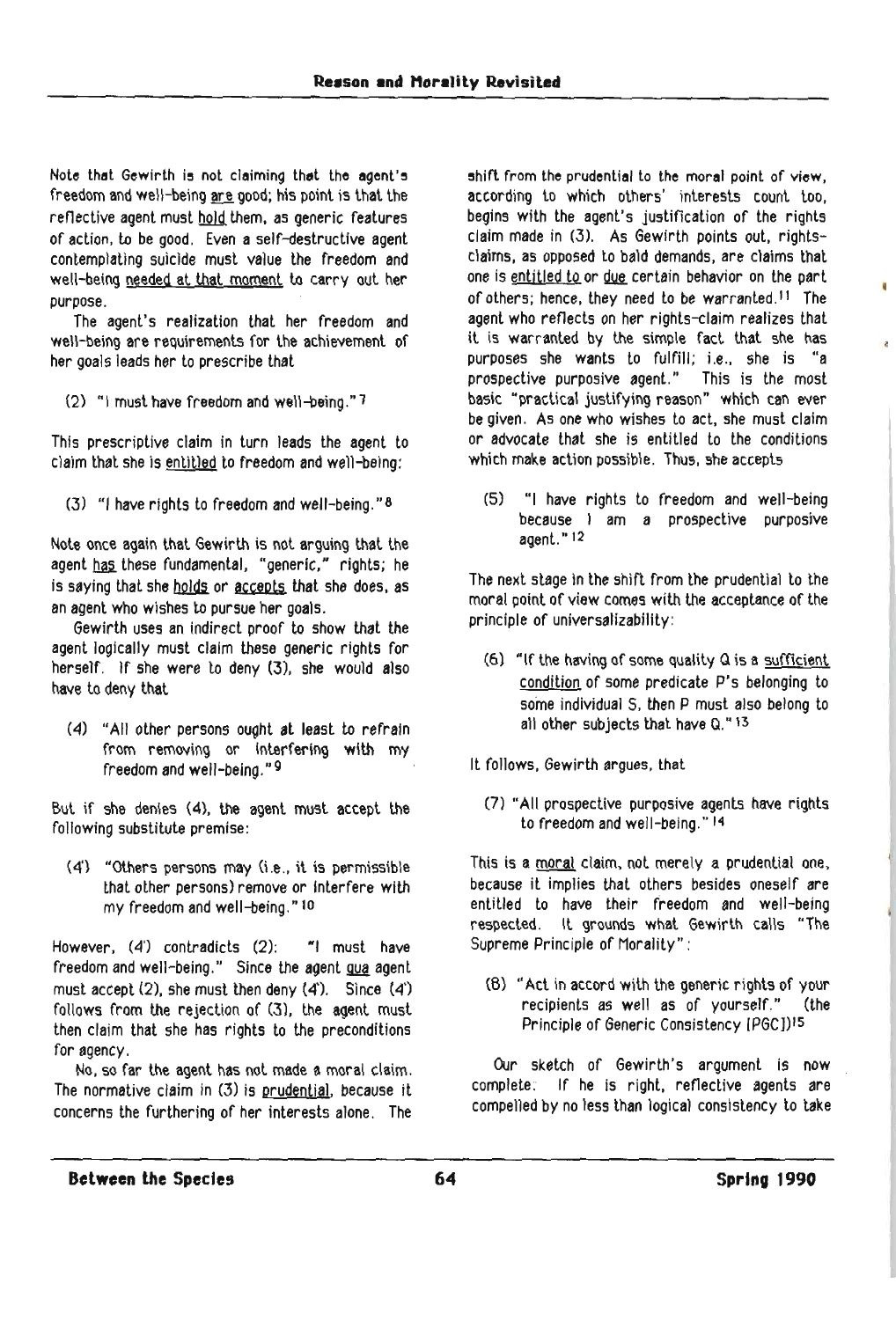the moral point of view. Gewirth's reasoning has enormously important implications. It implies that the rational agent logically must accord (prima facie) rights of freedom and well-being to every individual who has purposes he or she wants to fulfill. I have argued elsewhere that even those agents who are intellectually incapable of reasoning through the steps which lead to the PGC must have these rights accorded to them.<sup>16</sup> Agents who cannot be moral agents require the preconditions of agency in order to act, just as intellectually better endowed agents do. It follows that many animals. namely those who exhibit what Tom Regan has called "preference autonomy,"<sup>17</sup> would also logically have to be accorded rights.<sup>18</sup> Finally, beings who have preferences but lack the mental or physical ability to satisfy them, would at least have to be accorded the right to well-being, even though their freedom might have to be limited for their own and others' protection, 19 Very young or "marginal" humans would thus also be morally considerable. Agents who deliberately refuse to hold that these others have rights are guilty of the most glaring logical fallacy of all. if Gewirth's line of reasoning is correct: selfcontradiction.

But is Gewirth's line of reasoning correct? Many objections have been raised against it. Gewirth anticipated and answered most of these objections himself in Reason and Morality. Some additional objections have been raised against it by critics and addressed by Gewirth in the most recent book on his Ylews,20 Frank De Roose has now argued that although Gewirth has indeed correctly shown that reflective agents must claim the rights to freedom and well-being for themselves, he has not shown that agents must hold that others have these rights.21

Paraphrasing R.M. Hare, De Roose charges that Gewirth is himself guilty of a logical fallacy: the equivocation of "having a right" with "claIming a right."22 From the "relatively uncontroversial" thesis that every reflective agent must claim rights for herself. De Roose charges, Gewirth moves. via the (also presumably uncontroversiaJ) principle of universalizability. to "all prospective agents who have purposes they want to fulfill have the rights of freedom and well-being." 23 De Roose quotes an early critic of Gewirth. Adina Schwartz. on this seemingly fatal flaw:

Gewirth has only shown that each agent must claim rights for him/herself on prudential grounds. Therefore, each agent is only logically bound to admit that all other agents have sound prudential reasons for claiming those same rights for themselves. 24

Recognizing that others claim the rights to freedom and well-being is not tantamount to according them those rights. Hence, the rational agent is not inconsistent if she refuses to take the moral point of view.

De Roose points out that R.M. Hare later pressed much the same objection:

For if all he had shown was that an agent must claim that there is a prudential requirement on him to seek the necessary conditions for achieving his purposes, the universalization of this claim would only yield the claim that there is a prudential requirement on other similar agents in similar situations to seek the necessary conditions for achieving their purposes. $25$ 

Clearly, the latter claim is not moral at all; it is as resoundingly prudential as the claim from which it was universalized.

The charge that Gewirth has failed to bridge the gap between prudence and morality, pressed by Schwartz, Hare, and De Roose, is actually mistaken. However. in his reply to Hare,26 Gewlrth fails to show that he can escape that charge. He agrees with Hare that (a) "there is a prudential requirement on Ian agent] to seek the necessary conditions for achieving his purposes" enlails (assuming universalizability), (b) "there is a prudential requirement on other similar agents to seek the necessary conditions for achieving their purposes." He then argues that (b). when said by the agent referred to in (a), is actually a moral judgment, because it "takes favorable account of the interests of persons other than or in addition to [the original agent]."27 But this cannot be made out. An agent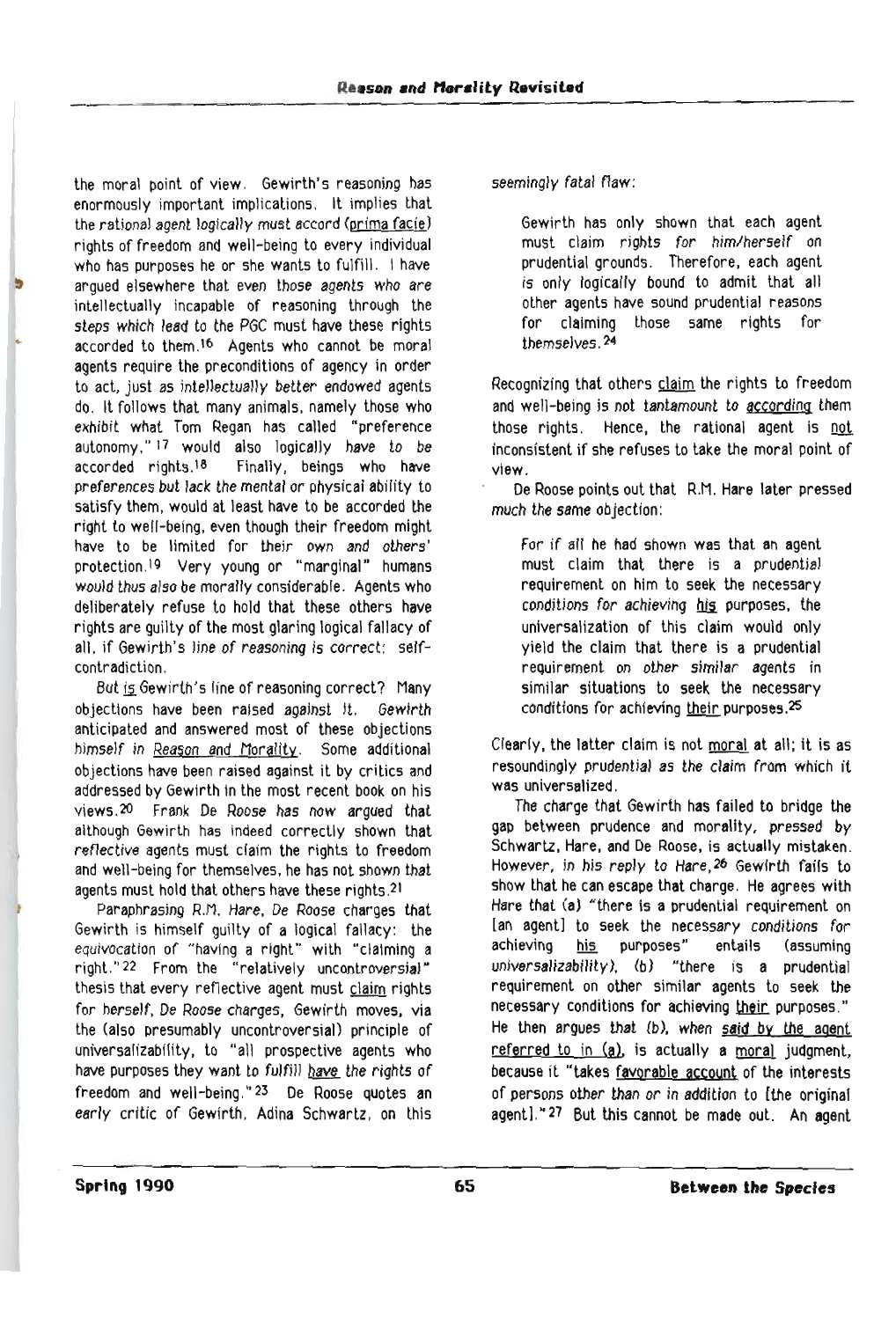who says that it is in the interests of other agents to seek freedom and well-being takes neither favorable nor unfavorable account of the interests of those other agents; he or she simply makes an observation. Hitler, while no doubt realizing that it was in the interests of his death camp victims to have freedom and well-being, was not exactly "taking favorable account" of their interests whenever this thought occurred to him!

Gewirth, in trying to hoist Hare on his own prudential petard, concedes too much In accepting Hare's framework for discussion. He takes a step in the right direction when he stresses the importance of taking the agent's standpoint, but he does not put this step in the correct context. The claim to be universalized is the agent's, not an outside observer's description of the agent's claim. Hare (and Schwartz before him) assumes that "the agent claims the rights of freedom an well-being for herself on prudential grounds" must be Gewirth's prudential starting point on his path to the moral point of view, This starting point can indeed not be universalized into a moral claim. However, the actual claim to be universalized Is the agent's claim that "I have the rights to freedom and well-being because I am a prospective purposive agent" (step 5 in our earlier sketch of Gewirth's argument). When this claim is universalized we get step 7: "all prospective purposive agents have the rights to freedom and well-being." This is a moral judgment because, by making it. the agent thereby accords rights to others. She does not merely observe that others claim rights to freedom and well-being because it is in their interests to do 50. The novelty and force of Gewirth's argument is due to his insistence that we take the agent's standpoint throughout. He does not need to show that the original agent has rights or that all agents have rights; he need only show that the reflective agent must hold that she has rights. Once he has shown this (and De Roose himself calls this step "relatively uncontroversial" ). universalization leads to the agent's holdina that others with purposes they want to fulfill also have rights. The critics' mistake is to confuse the agent's claim with someone else's report of that claim.

De Roose's formulation of the objection allows us

to see this mistake more clearly. He grants that Gewirth shows that "all [reflective] agents must claim for themselves the right to freedom and wellbeing." The agent, then, is said to judge that "I claim for myself rights to freedom and well-being." He rightly argues that "From (thisl judgment ... one can with the help of the logical principle of universalizability only infer a universalized prudential judgment and not a moral judgment," 28 • presumably the judgment that "other prospective agents similar to myself claim rights of freedom and well-being for themselves." But this misidentifies the judgment to be universalized. The statement that "all (reflective) agents must claim for themselves rights to freedom and well-being" does not imply that the agent thinks to herself "I claim the rights to freedom and well-being." This adds an extra layer of reflection which need not at all be present. One claims the rights to freedom and well-being for oneself by saying or thinking "I have the rights to freedom and well-being." This statement is the rights-claim in question! Claiming a right and having a right are indeed two different matters. Since the agent must hold that she has rights, by Gewirth's argument, not merely that she claims rights, the judgment to be universalized is "I [on the grounds that I am a prospective purposive agent) have the rights to freedom and well-being." Gewirth does not commit the fallacy of equivocating "having a right" and "claiming aright" at all. On the contrary, the contention that "S claims rights" entails that S must think "I claim rights" commits the intentional fallacy. The third-person report of the agent's judgment is illicitly imported into the judgment itself. Gewirth's reasoning, therefore, has not been refuted by the objection Schwartz, Hare, and De Roose have raised. Unless he can be shown mistaken in some other respect. Gewirth appears to have shown that the rational, reflective agent logically must hold that others in addition to herself have basic moral rights,

Unfortunately, the above does not imply that agents with normal mental capacities will respect the rights of others. De Roose is skeptical of Gewirth"s claim that "the transition from the prudential to the moral and social is . . . not motivational but logical." 29 Even if Gewirth. as I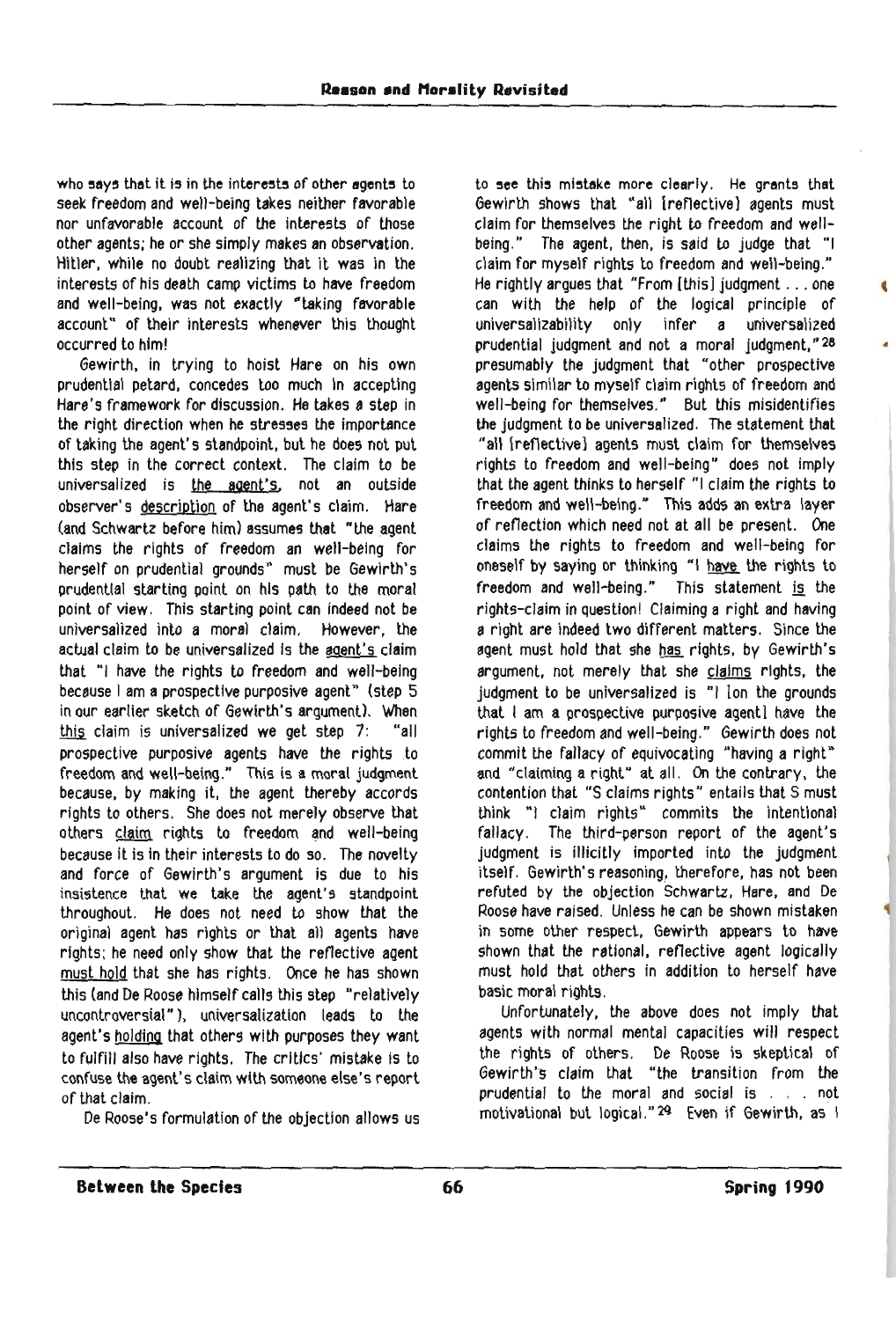have argued. has successfully shown that consistency requires the agent to hold that others have rights. skepticism about the moral behaavior of agents is warranted. The agent must also be motivated or inclined to abide by the dictates of reason. She may be perfectly able to see that others have the rights that she claims for herself, and yet refuse to respect them. Plato notwithstanding. one may knowingly do evil: immoralists can exist.

Gewirth raises a form of this objection himself. If. as David Hume has claimed, reason alone can compel to action. what else can motivate the agent to act morally? Why should the agent who realizes that she is logically committed to the rights of others act 50 as to respect those rlghts?30 Gewirth's answer here is that the agent "rationally must accept the PGC because it is entailed by another judgment he accepts."31 He adds that "by virtue of the PGC's being rationally justified, the rational agent is in fact motivated to accept it, since, being rational, he accepts what is rationally justified."<sup>2</sup> Well and good, but not all agents are thoroughgoingly rational. That is precisely the problem! Gewirth's reply plainly leaves any immoralists unscathed.

Another group of problematic agents reject reason at an even earlier point than immoralists. They, while fully believing that they are entitled to rights to freedom and well-being, refuse to universalize beyond their own cases. These are the amoralists. Gewirth has devoted considerable attention to this group. beloved by critics such as Hare  $33$  He succeeds in showing that the critics err in their claim that amoralists do not contradict themselves. Nevertheless, amoralists exist; logic does not overpower their lack of concern for others.

The bad news (and not just for teachers of logic) is that agents are very frequently illogical. A number of social scientists recently have conducted studies which indicate that illogical. inconsistent processing of information is extremely common. $34$ In view of this depressing fact, how can one expect agents not to be amoralists or immoralists? Why should they care about anyone other than themselves?

These Questions are hardly new; as De Roose observes, we have been seeking the motivation for taking the moral. as opposed to the exclusively

prudenttal, point of view for a very long time.35 Psychology is needed to provide the answers, if indeed there are any. Hume anticipated psychologists when he argued that "feeling" rather than reason alone leads us to make moral distinctions.30 While we may doubt the mechanism he proposes for the operation of "the moral sense," it is difficult to deny that feeling has a central role. Simply put, caring about others motivates our moral concern for them. Psychologists who study moral development have amassed much evidence for the caring trait; it begins to appear almost as early as one's concern for oneself does. Jerome Kagan argues that empathy, the ability to imagine oneself in another's place, normally appears around the second year of life regardless of one's cullure. and it immediately reveals itself in some of the child's actions .37 Lawrence Kohlberg places the development of a caring orientation in childhood as well. $38$ We do not refrain from torturing innocents simply because to do so violates rights which we are logically compelled to grant: we refrain because we are emotionally incapable of inflicting undeserved agony, We do not need to read Gewirth to become convinced that we should try to help starving humans in Ethiopia; seeing their tortured, hopeless eyes and emaciated bodies is quite sufficient to spur our action. Nor do we need to reason to the PGC to realize that veal calves, for example, are tortured innocents. and lhat to eat lhem is an abomination. In short, we do care about others. This is, apparently, a trait we share with many nonhuman animals.39 Human immoralists and amoralists have somehow fallen short or been "arrested," as a psychologist might say, in their moral development.

Why, then. rely upon reason in moral matters? Why not trust our feelings instead? Conceptualizing the PGC is not necessary for us to take the moral point of view, and those who refuse to go beyond prudence are, one might hold. not going to find it sufficient. Must we not try to reach their emotions instead? Do not tears win more moral battles than appeals to consistency?

Perhaps they do. but the sad fact is that reliance upon feelings alone has led to many a moral abomination. Bigots are filled with fervent and totally illogical conviction. To very loosely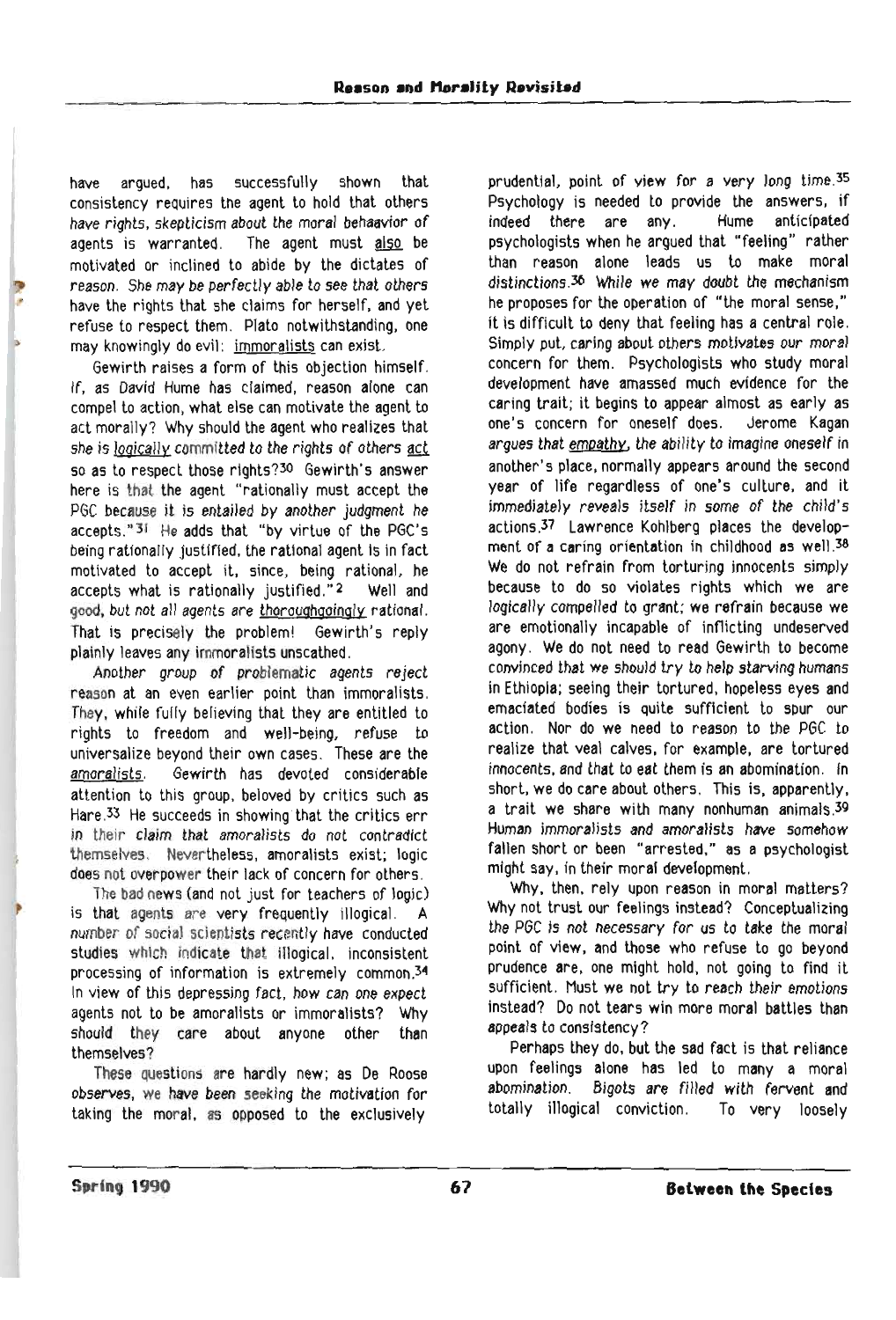paraphrase Immanuel Kant, reason without emotion may be impotent, but emotion without reason is blind. Without reason, although it is not a guarantee, one has little chance of avoiding delusion, prejudice, and arbitrariness. Anyone to whom truth and fairness is important should acknowledge the immense value of rationality. Properly understood, reason should inspire our passionate devotion.

Herein lies the great value of Gewirlh's enterprise. He has shown that what many of us almost automatically feel to be true--that individuals who care about what happens to them have just as much right to freedom and well-being as we do--can be justified in the most stringent way. Some ears may well be deaf to the twin appeals of reason and emotion, but others can be reached. More than this we cannot ask.

## **NOTES**

1. Alan Gewirth, Reason and Morality (Chicago: U. of Chicago Press, 1978). Gewirth amplifies his views further in Human Rights: Essays on Justification and Applications (Chicago: U. of Chicago Press. 1982). Gewirth's views are critically examined by a number of ethical theorists in Edward Regis, Jr. (ed.), Gewirth's Ethical Rationalism (Chicago: U. of Chicago Press, 1984). See Gewirth's extensive "Replies to My Critics," in the same volume (pp. 192-255).

2. Evelyn Pluhar, "Moral Agents and Moral Patients," Between the Species IV (1), 1988, pp. 32-45. For my discussion of Gewirth see pp. 38-40 and 43-45.

3. Frank De Roose, "Pluhar on Methods of Justification," Between the Species IV (4). 1988. pp.255-59.

4. Gewirth, Reason and Morality, op. cit., p. 27.

5. Ibid., p. 64.

6. Gewirth, "Replies to My Critics," op. cit., pp. 204-5. I have omitted some steps which are not  $e$ = $e$ = $e$ tial to this di $\sigma$ cu $\sigma$ sion,  $\sigma$  (1) is actually Gewirth's (3).

- 7. *Ibid., p. 205.*
- $8.$  lbid.
- 9. Ibid.
- 10. Ibid., p. 206.
- 11. Ibid., p. 210.

12. Ibid. On the practical nature of this justification, see Reason and Morality, p. 72.

13. lbid.

14. Ibid. These are prima facie rights, of course. An agent who threatens an innocent's well-being or freedom might have to have her right to freedom curtailed. for example.

15. Ibid., p. 197. See Chapter Three of Reason and Morality for a full discussion of the PGC.

16. "Moral Agents and Moral Patients," op. cit., p. 39. Gewirth himself sometimes suggests that beings who cannot reflect on the preconditions of action cannot be agents (and hence could not be covered by the PGC). I have argued that this is a mistake  $(p$  44).

17. Tom Regan, The Case for Animal Rights (Berkeley: U. of California Press. 1983). pp. 84- 86.

18. Although Gewirth argues that animals must be accorded some moral consideration. he denies that they can occupy the same moral position as normal or "marginal" humans. See p. 40 of my "Moral Agents and Moral Patients" for a refutation of this view.

19. Reason and Morality, op. cit., pp. 142-43. He amplifies his views in "Replies to My Critics," op.